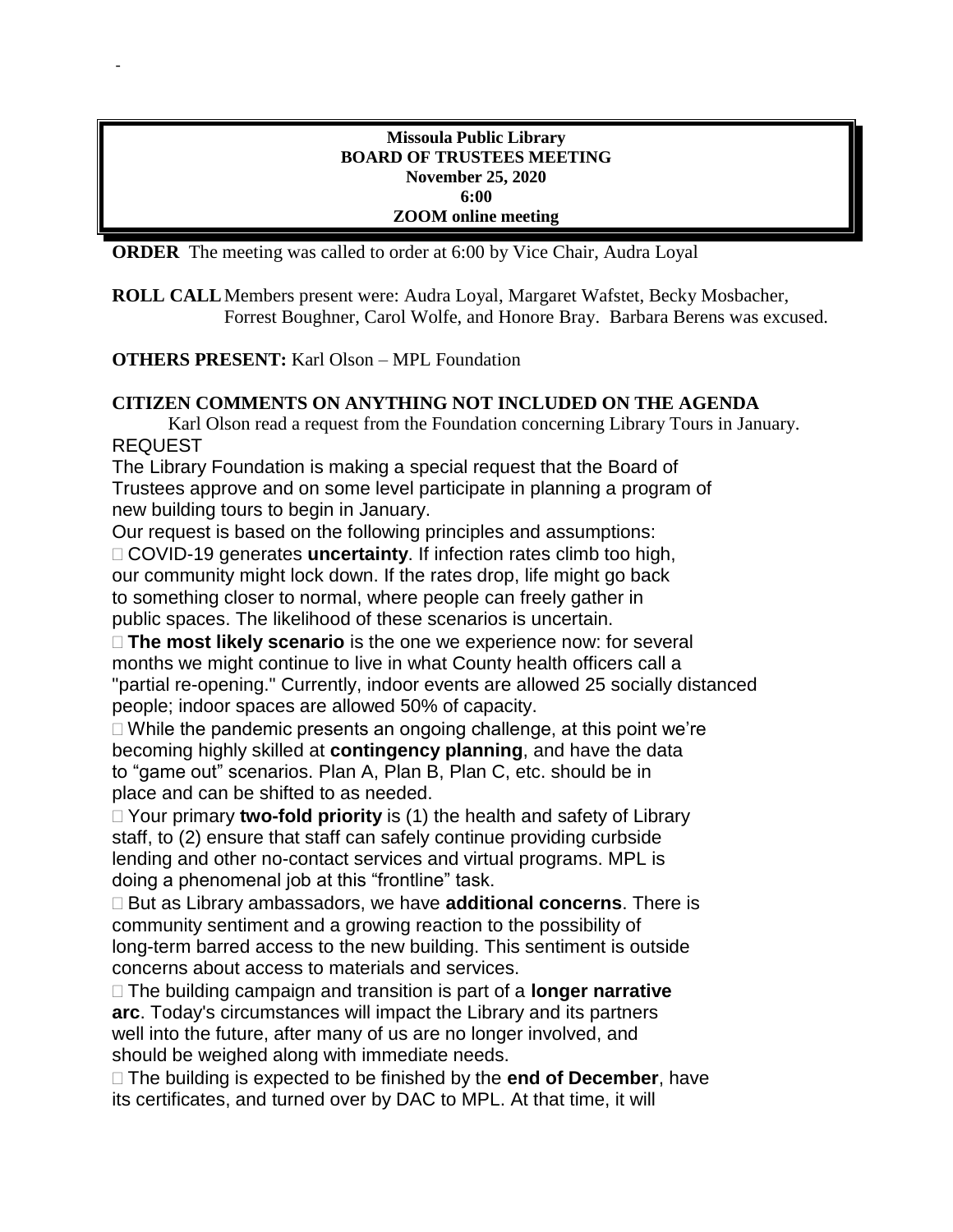be the safe, spacious facility it is intended to be, with great air circulation—but, on the current trajectory, largely empty.

With these assumptions and principles in mind, we're making the following request:

1. Beginning January, we're asking that the community have access to discrete and highly controlled tours of the new building; with tours continuing until the building is fully open to the public.

2. Tours would be open to anyone interested, promoted by the Library and its boards, and would be registered for in advance via Eventbrite. They would not be "open calls."

3. Each tour would have a small cap on the number of participants, and require proper mask-wearing, social distancing, good hygiene. No food, drink, lounging or mingling.

4. Each tour would adhere to a strict schedule (one hour should be sufficient), and would take place only in the Library's off hours: there would be minimal or no staff-guest overlap.

5. Tour guides could be drawn from administrators, members of MPL's three boards, and perhaps if there is interest, senior staff or senior volunteers. Guides would maintain COVID compliance.

6. Tour frequency would be determined by MPL/Trustees, depending in part on availability of a guides, the building schedule, and County Health directives. A minimum two tours per month is ideal.

7. Tours would only take place if the building is mostly finished, accessible, and safe for use; and if allowable under the County's COVID-19 directives at that time.

I'd like to share three additional points:

RISK

-

This request is in no way an attempt to circumvent the County's COVID-19 directives and guidelines. Nor is it suggesting that the health and wellbeing of our library community be de-prioritized. Each one of us is located somewhere on a spectrum of risk tolerance and aversion, and most of us are probably in the same general range.

But it is increasingly difficult to justify **zero** public access to the new building when most people are able to: spend an hour in Costco shopping with a large number of strangers; join other visitors and wander through the Missoula Art Museum (up to 25 at a time); or reserve a private viewing of Radius Gallery's current exhibit with the gallery's staff.

Providing this opportunity does not preclude robust risk management. RESPONSIBILITY

I envision tours as a project/program taken on by a partnership of MPL's Trustees, Foundation, and Friends. In communities with new or unique spaces to share with their public, it's typical for a Library's ambassadors to be the primary driver behind the program. Volunteer leaders are excellent docents, and have a particular pride and nuanced story to tell that both largely overlaps and is somewhat different from the staff's (both are good, both are necessary). And during the pandemic, it seems more advisable to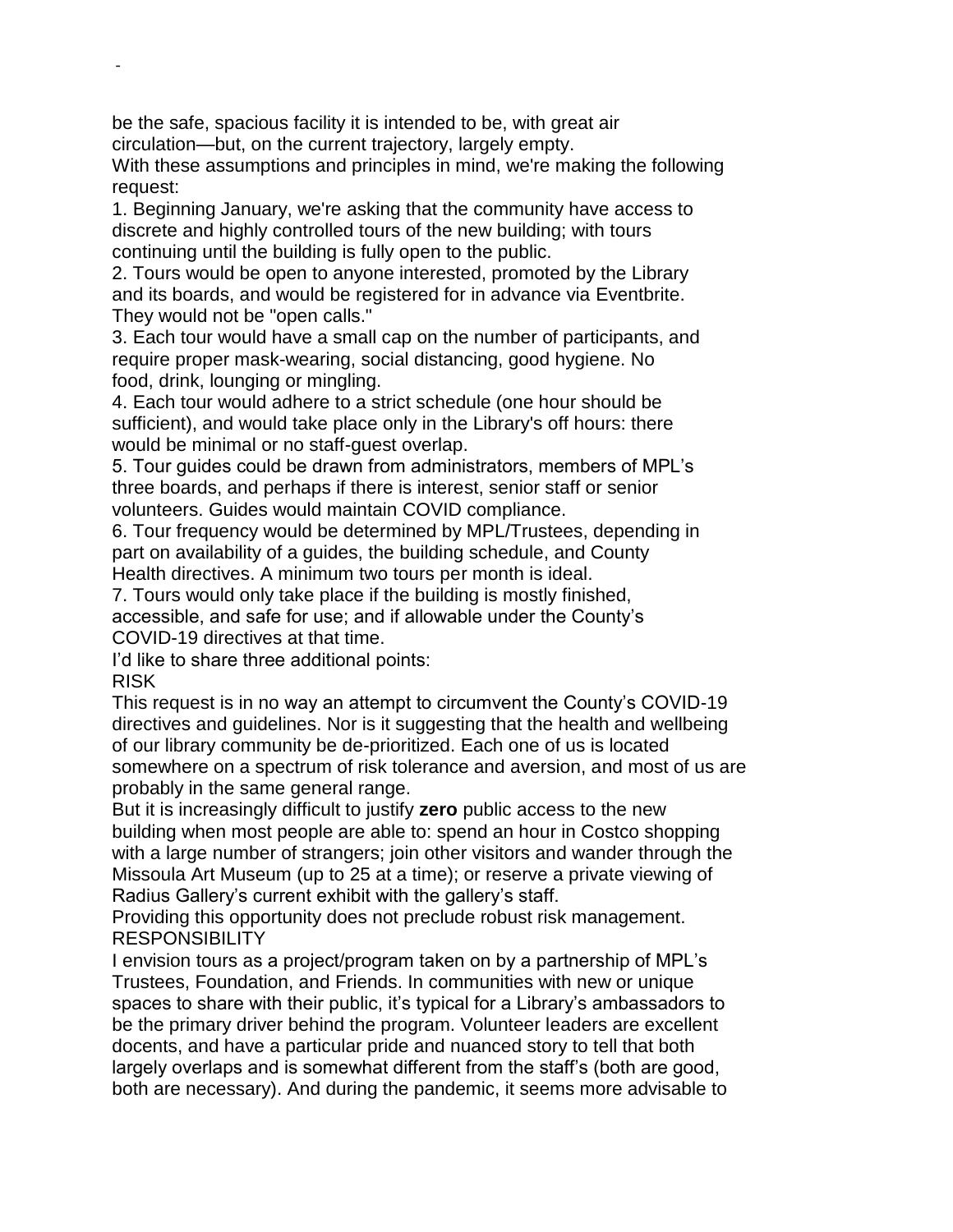not add a tour program to the staff's workload. That said, if interested staff *could* participate, I would personally welcome that.

**BENEFITS** 

-

While there are details to carefully consider, and obvious constraints, I believe that ultimately the benefits of making this opportunity available to our friends and neighbors far outweigh detractions or uncertainties. Even with a number of limits in place, as suggested in the request, community members who have invested their funds and advocacy in the new building would appreciate that we made an effort to honor their investment in a well-planned, timely, and welcoming manner. In my estimation, it would only amplify a community sense of pride and goodwill, which would in turn serve us well the next time the Library asks the public for support. Thank you for considering this request. The Library Foundation looks forward to your response and discussing it further if need be. Karl Olson

**MINUTES , 2020 meeting –** October 28, Becky Mosbacher made a motion to accept the minutes. Forrest Boughner second the motion. Motion carried.

**CITIZENS COMMENTS – None**

**CLAIMS** – October**, 2020** Margaret Wafstet made a motion to accept the claims as presented. Second by Becky Mosbacher, motion carried. **CITIZENS COMMENTS – None**

**STATISTICS –** Discussion took place

# **DIRECTOR'S REPORT**

Honore Bray presented the 2021 Calendar following the Federal Holiday Calendar from HR with the additional closed days for the Library. Discussion took place concerning the calendar.

Curb Service is going well. The entire staff is helping to allow this to happen. With the staff divided into  $\frac{1}{2}$  the people working each day it is necessary for all staff to help with the effort. Many great comments are being shared by the public who are grateful for the service.

The State Library has purchased many hot spots for public libraries using LSTA money that was available due to so many other program cancellations during 2020. They are very popular with users at MPL.

# **UNFINISHED BUSINESS**

**Building Project** Honore Bray reported that there are still many punch list items that are not finished at this time. The front doors are not complete. The monumental stair case treads are complete but the right side of the stairs is still waiting to be completed. This is important before opening the library. The Montana Room doors are still incomplete, as well as many other interior doors. Two sets of shelving are still expected. The anchors